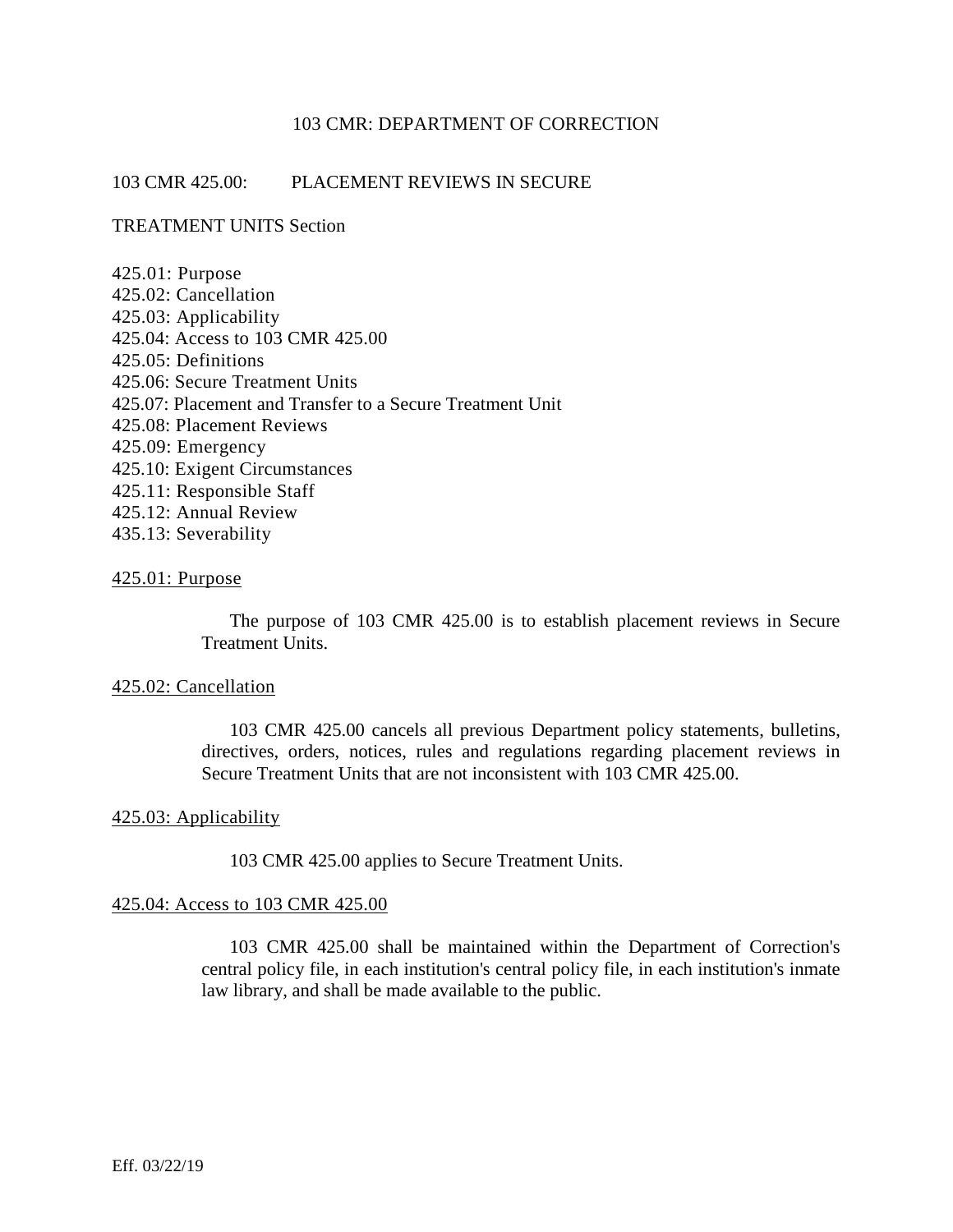## 425.05: Definitions

Department Disciplinary Unit (DDU). A restricted area or areas designated by the Commissioner to which an inmate has received a recommended sanction by a Special Hearing Officer.

Deputy Commissioner, Prison Division. The executive staff person who reports to the Commissioner, and whose duties include, but are not limited to, the management of: Assistant Deputy Commissioner(s) of the Prison Division, and the Central Inmate Disciplinary Unit.

Exigent Circumstances. Circumstances that create an unacceptable risk to the safety of any person.

Multidisciplinary Treatment Team. A treatment team that may consist of the following: Unit Clinical Coordinator; Captain; Unit Sergeant; assigned Correction Officers; Correctional Program Officer; mental health clinicians; medical staff; and program staff. For the purposes of 103 CMR 425.00, the Multidisciplinary Treatment Team shall provide Placement Reviews.

Placement Review. A periodic review conducted by a multidisciplinary treatment team for the purposes of ascertaining an inmate's continued need for placement and retention in a Secure Treat

Restrictive Housing. A placement that requires an inmate to be confined to a cell for at least 22 hours per day for the safe and secure operation of the facility. For purposes of 103 CMR 425.00, Restrictive Housing shall not include the following: any placement ordered by a medical or mental health provider, including but not limited to, the placement of an inmate in a Health Services Unit; the placement of an inmate in a hospital; the placement of an inmate in a medical setting where treatment is being provided; or the placement of an inmate on a mental health watch.

Secure Treatment Unit (STU). A maximum security residential treatment program that is not Restrictive Housing and that is designed to provide an alternative to Restrictive Housing for inmates diagnosed with serious mental illness in accordance with clinical standards adopted by the Department of Correction.

Serious Mental Illness. A current or recent diagnosis by a qualified mental health professional of one or more of the following disorders described in the 5<sup>th</sup> edition of the *Diagnostic and Statistical Manual of Mental Disorders*:

- (a) schizophrenia and other psychotic disorders;
- (b) major depressive disorders;
- (c) all types of bipolar disorders;
- (d) a neurodevelopmental disorder, dementia or other cognitive disorder;

(e) any disorder commonly characterized by breaks with reality or perceptions of reality;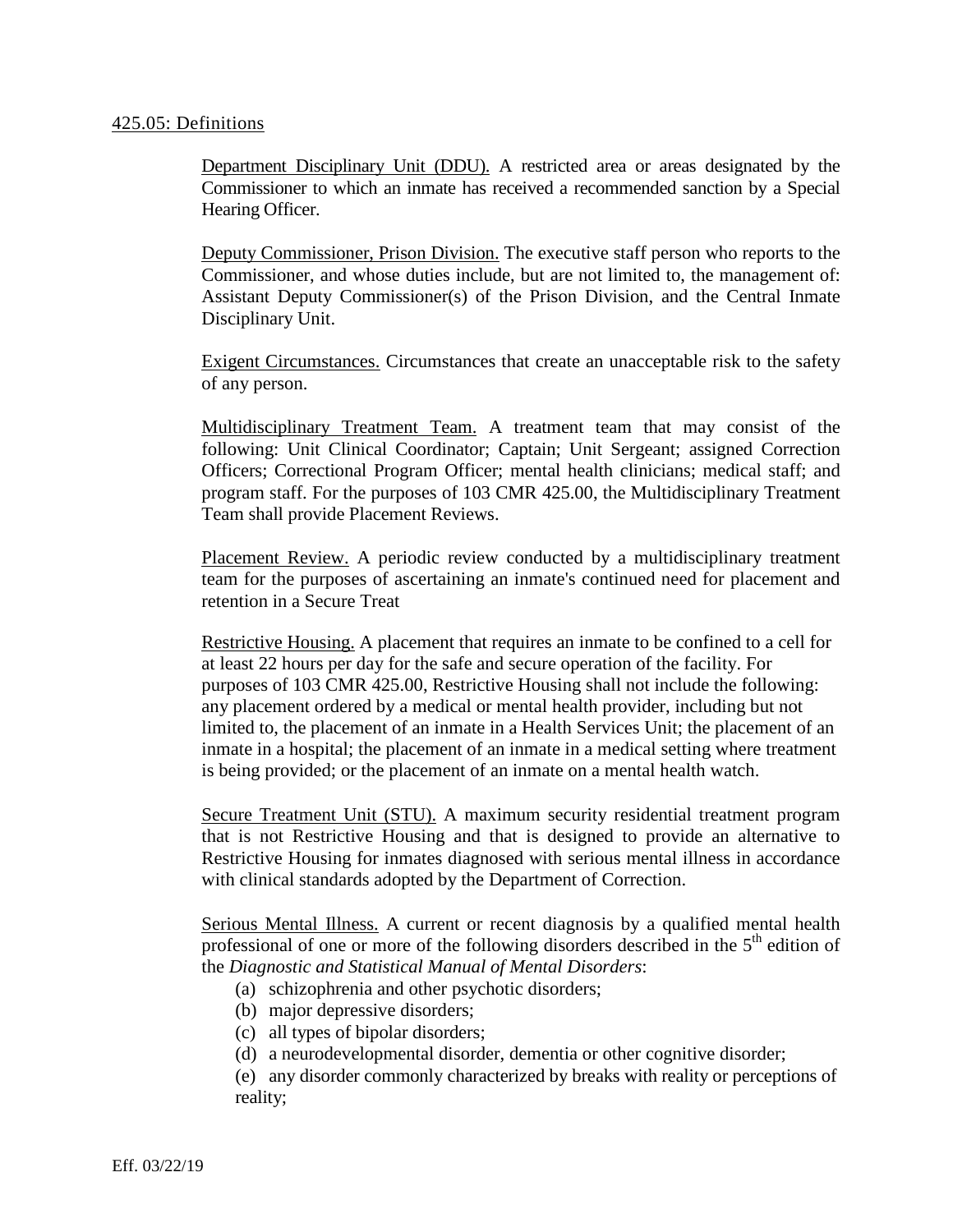- (f) all types of anxiety disorders;
- (g) trauma and stressor related disorders; or

(h) severe personality disorders; or a finding by a qualified mental health professional that the inmate is at serious risk of substantially deteriorating mentally or emotionally while confined in Restrictive Housing, or already has so deteriorated while confined in Restrictive Housing, such that diversion or removal is deemed to be clinically appropriate by a qualified mental health professional.

# 425.06: Secure Treatment Units

The Commissioner may establish and operate Secure Treatment Units at correctional institutions as deemed necessary for the purposes set forth in 103 CMR 425.00. Secure Treatment Units include the maximum security Secure Treatment Program (STP) and the maximum security Behavioral Management Unit (BMU).

## 425.07: Placement and Transfer to a Secure Treatment Unit

Placement and transfer to a Secure Treatment Unit shall be made as provided in 103 DOC 650: *Mental Health Services*. An inmate transferred from the Department Disciplinary Unit (DDU) where the inmate was serving a DDU sanction will continue to serve and be credited with the time served for such sanction during his or her placement in the Secure Treatment Unit.

## 425.08: Placement Reviews

An inmate who is placed in a Secure Treatment Unit while pending a disciplinary hearing or while serving a disciplinary detention or DDU sanction imposed pursuant to 103 CMR 430.00: *Inmate Discipline* shall be reviewed as follows:

(a) The inmate's status shall be reviewed at least every 72 hours; and

(b) At each review, the multidisciplinary treatment team shall review the inmate's status and discuss any identified issues or concerns. The review may include consideration of the reason for placement, security issues, disciplinary issues, classification status, conflicts, mental health issues, program needs, compliance with treatment plan goals and objectives, and any other pertinent information. These reviews shall be documented in the Inmate Management System (IMS).

3/22/19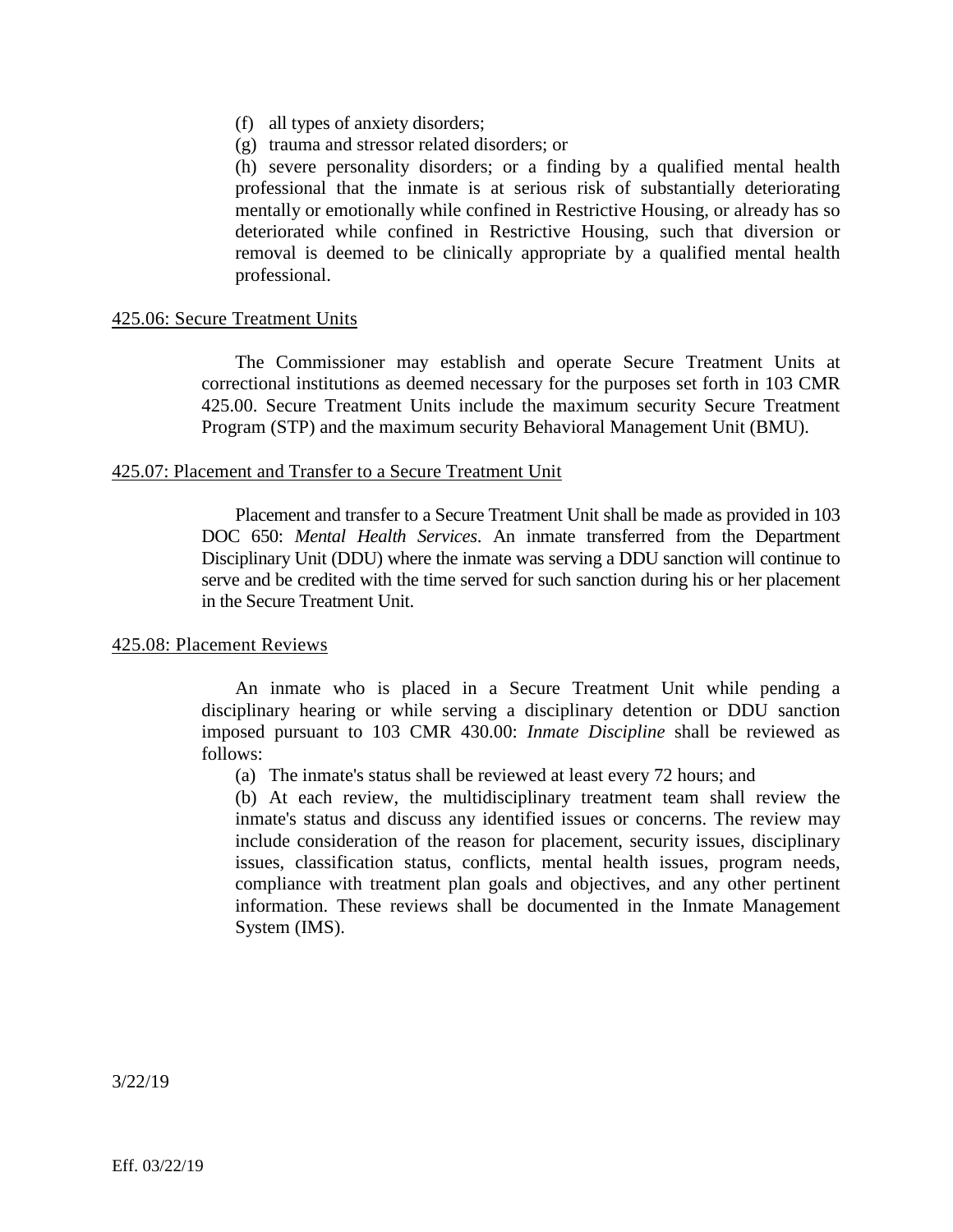## 103 CMR: DEPARTMENT OF CORRECTION

#### 425.09: Emergency

Whenever in the opinion of the Commissioner, Deputy Commissioner or the Superintendent of a state correctional institution an emergency exists which requires the suspension of part or all of 103 CMR 425.00, such suspension may be ordered, provided that any such suspension beyond 48 hours must be authorized by the Commissioner for good cause.

#### 425.10: Exigent Circumstances

The determination whether Exigent Circumstances precludes the occurrence of an act or action otherwise required by 103 CMR 425.00 shall be made by the Deputy Commissioner, Prison Division.

In all other instances in which an act or action required by 103 CMR 425.00 does not occur for reason of Exigent Circumstances, notification shall be made to the Deputy Commissioner, Prison Division. In such instance, responsible staff shall attempt to resolve the Exigent Circumstances as soon as practicable, and the act or action shall be performed as soon as possible after the Exigent Circumstances cease to exist.

#### 425.11: Responsible Staff

The Deputy Commissioner, Prison Division, shall implement and monitor 103 CMR 425.00 throughout the Department. Each Superintendent of an institution with a Secure Treatment Unit shall implement and monitor 103 CMR 425.00 at the institution.

#### 425.12: Annual Review

103 CMR 425.00 shall be reviewed at least annually by the Commissioner or a designee. The person or persons conducting the review shall develop a memorandum to the Commissioner with a copy to the Central Policy File indicating revisions, additions or deletions which shall be included for the Commissioner's written approval and shall become effective pursuant to applicable law.

#### 425.13: Severability

If any article, section, subsection, sentence, clause or phrase of 103 CMR 425.00 is for any reason held to be unconstitutional, contrary to statute, in excess of the authority of the Commissioner or otherwise inoperative, such decision shall not affect the validity of any other article, section, clause or phrase of 103 CMR 425.00.